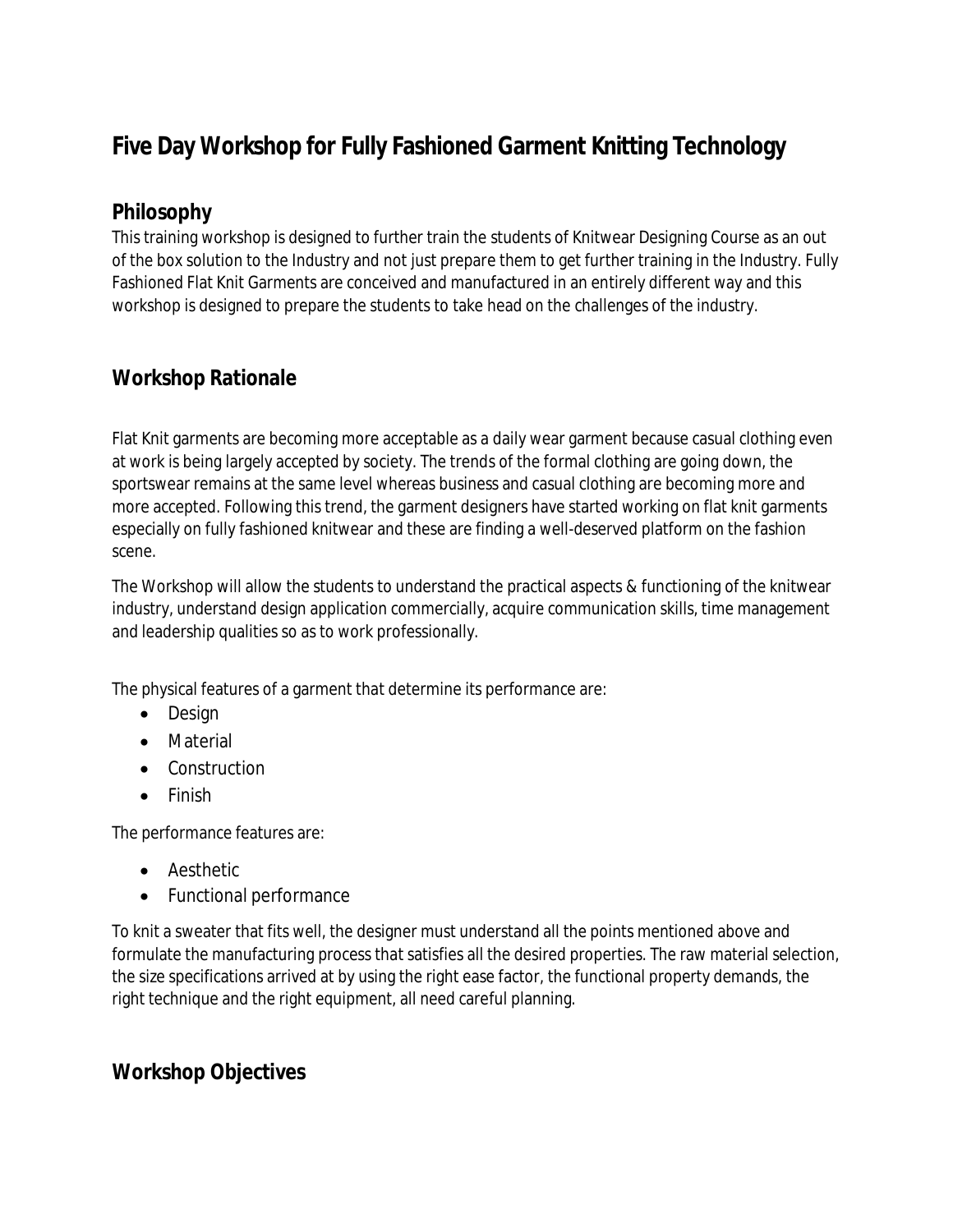The real challenge of Sweater manufacturing is to integrate the four different systems that are involved in the manufacturing process; the Designing Concept, the Knitting Machine Programming, the Actual Knitting Operation and the subsequent Making Up and Finishing processes.

A good designer is the one who has in-depth knowledge of the conceptualization of an idea into a workable design, ideally, they are the ones also trained for creating the patterns and the size charts.

This workshop is an attempt to make the reader clearly understand the theory, the technique and the fundamental rules for making a perfect fit flatbed knitted garment using fully fashion technique. It is an attempt to transform the empirical knowledge of pattern drafting of fully fashion flat knit garments into a methodical procedure.

## **Workshop Structure**

| Day 1                  |                                                 |
|------------------------|-------------------------------------------------|
| <b>Morning Session</b> | Introduction, briefing of the course contents   |
| <b>Break</b>           |                                                 |
| Pre Lunch Session      | Knitting Techniques used in Flat Knit Garments  |
| <b>Lunch Break</b>     |                                                 |
| Post Lunch Session     | <b>Kinds of Knitted Garments</b>                |
| <b>Break</b>           |                                                 |
| <b>Evening Session</b> | <b>Types of Fully Fashioned garments</b>        |
| <b>Closing Session</b> | <b>Question Answers</b>                         |
|                        |                                                 |
| Day 2                  |                                                 |
| <b>Morning Session</b> | The geometry of a Fully Fashioned Sweater       |
| <b>Break</b>           |                                                 |
| Pre Lunch Session      | The geometry of a Fully Fashioned Sweater cont. |
| <b>Lunch Break</b>     |                                                 |
| Post Lunch Session     | Understanding the Points of Measurement         |
| <b>Break</b>           |                                                 |
| <b>Evening Session</b> | <b>Body Measurement</b>                         |
| <b>Closing Session</b> | <b>Question Answers</b>                         |
|                        |                                                 |
| Day 3                  |                                                 |
| <b>Morning Session</b> | Fully Fashioned styles and the ease factor      |
| <b>Break</b>           |                                                 |
| Pre Lunch Session      | <b>Grading Principles</b>                       |
| <b>Lunch Break</b>     |                                                 |
| Post Lunch Session     | Size Set                                        |
| <b>Break</b>           |                                                 |
| <b>Evening Session</b> | Pattern Drafting Set In Sleeve                  |
| <b>Closing Session</b> | <b>Question Answers</b>                         |
|                        |                                                 |
| Day 4                  |                                                 |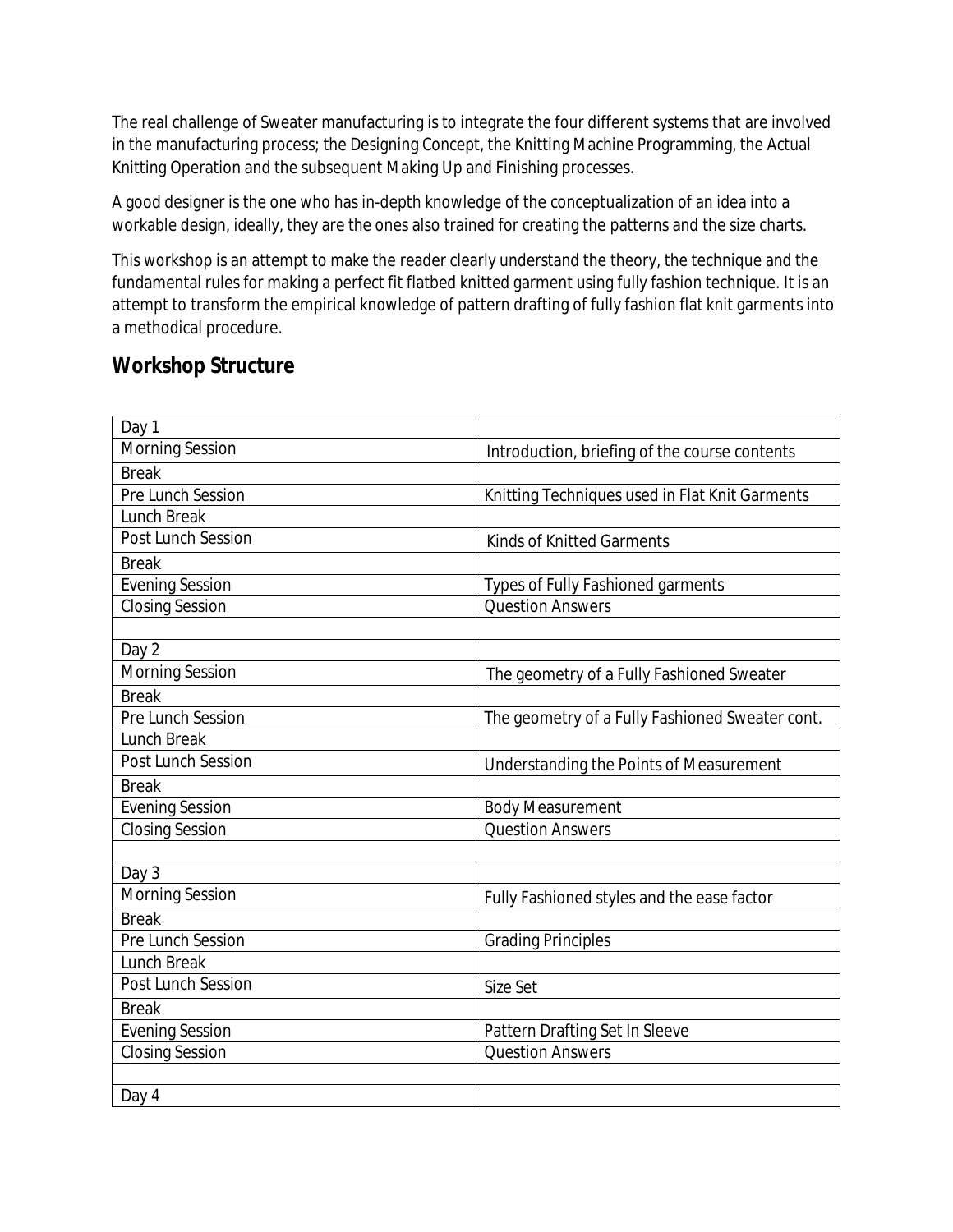| <b>Morning Session</b>    | Pattern Drafting Raglan Sleeve                      |
|---------------------------|-----------------------------------------------------|
| <b>Break</b>              |                                                     |
| Pre Lunch Session         | Pattern Drafting Classic Shoulder                   |
| Lunch Break               |                                                     |
| <b>Post Lunch Session</b> | Knit Data Preparation                               |
| <b>Break</b>              |                                                     |
| <b>Evening Session</b>    | <b>Calibration of Machines</b>                      |
| <b>Closing Session</b>    | <b>Question Answers</b>                             |
|                           |                                                     |
| Day 5                     |                                                     |
| <b>Morning Session</b>    | The Making Up Techniques                            |
| <b>Break</b>              |                                                     |
| <b>Pre Lunch Session</b>  | The Making Up Techniques                            |
| Lunch Break               |                                                     |
| Post Lunch Session        | Finishing of the Garment                            |
| <b>Break</b>              | <b>Quality Control Procedures</b>                   |
| <b>Evening Session</b>    | Finishing of the Garment                            |
| <b>Closing Session</b>    | <b>Question Answers and Feed Back from Students</b> |

## **Who is it for**

The Workshop is designed for Final year students of Three / Four Year Knitwear Designing Diploma / Degree Course. The best time t conduct this workshop shall be in the penultimate or final semester.

## **Minimum and Maximum Number of Participants**

The minimum number of students desirable to hold this workshop is twenty and maximum number of the students shall not exceed thirty-five.

## **Course Material**

Students attending this workshop shall be provided with the study material kit.

## **Bio Data of the Tutor**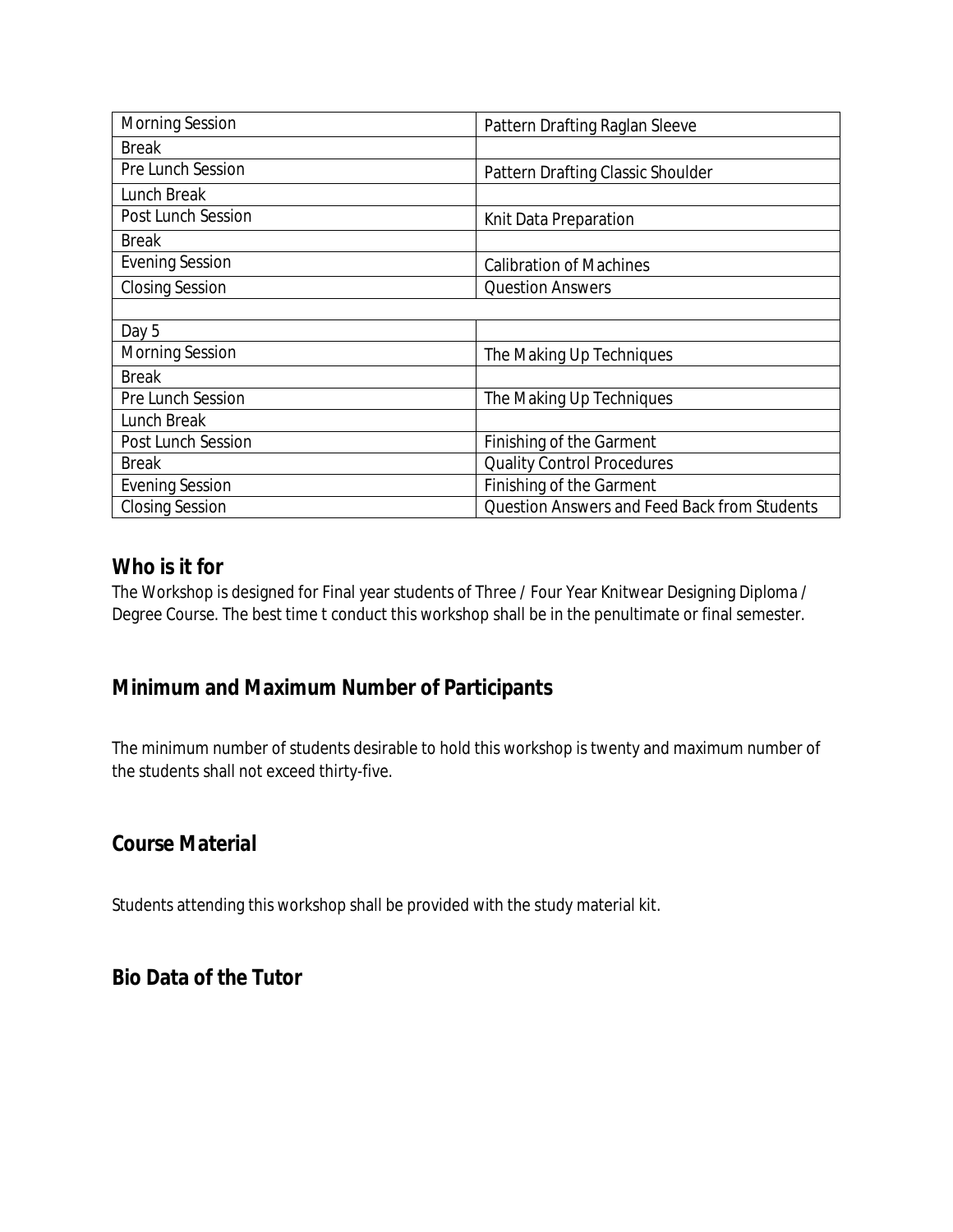# SUNIL KUMAR PURI



**Permanent Address: G – 171, B. Randhir Singh Nagar, Ludhiana 141004 India Present Address: Same as above Mobile: +91 8146400900 Email: purisk51@gmail.com & skpuri@techknit.com** 

### **SUMMARY**

Have worked extensively in Knitwear companies as Technical Director, Mentor and Project Director for Product Development, Total Quality Management, and Training of Personnel and have achieved excellent results by applying process redesign.

Have written a manual for "**THE AUSTRALIAN WOOL INNOVATION" OF AUSTRALIA ON MANUFACTURING OF FULLY-FASHIONED SWEATER FOR THEIR TRAINING PURPOSE. Currently also writing a book on Sweater Manufacturing titled "A GUIDE TO FULLY FASHIONED SWEATER MANUFACTURING" being published by Woodhead Publishing Pvt. Ltd.**

**Have made excel sheets and Apps that make knit data charts for any style any size set in one go. With these Knit data Sheets it is possible to the proto sample and the size sets with right measurements in first go**.

**Have got knitting companies ISO 9000 certified and two companies certified for GOTS to manufacture Organic Cotton Knitwear. Have the capability to get a company Socially Complaint.**

Have worked as an agent for Universal and Stoll and garment machinery manufacturers for the Indian market for twenty-five years. Know many knitted garment manufacturers, know the complete process of garmenting. Have trained many operators, technicians for knitting machines.

Did extensive marketing and training of Indian technicians to be able to operate these sophisticated machines. Sold many machines and trained many operators and technicians in India.

**Contact Details**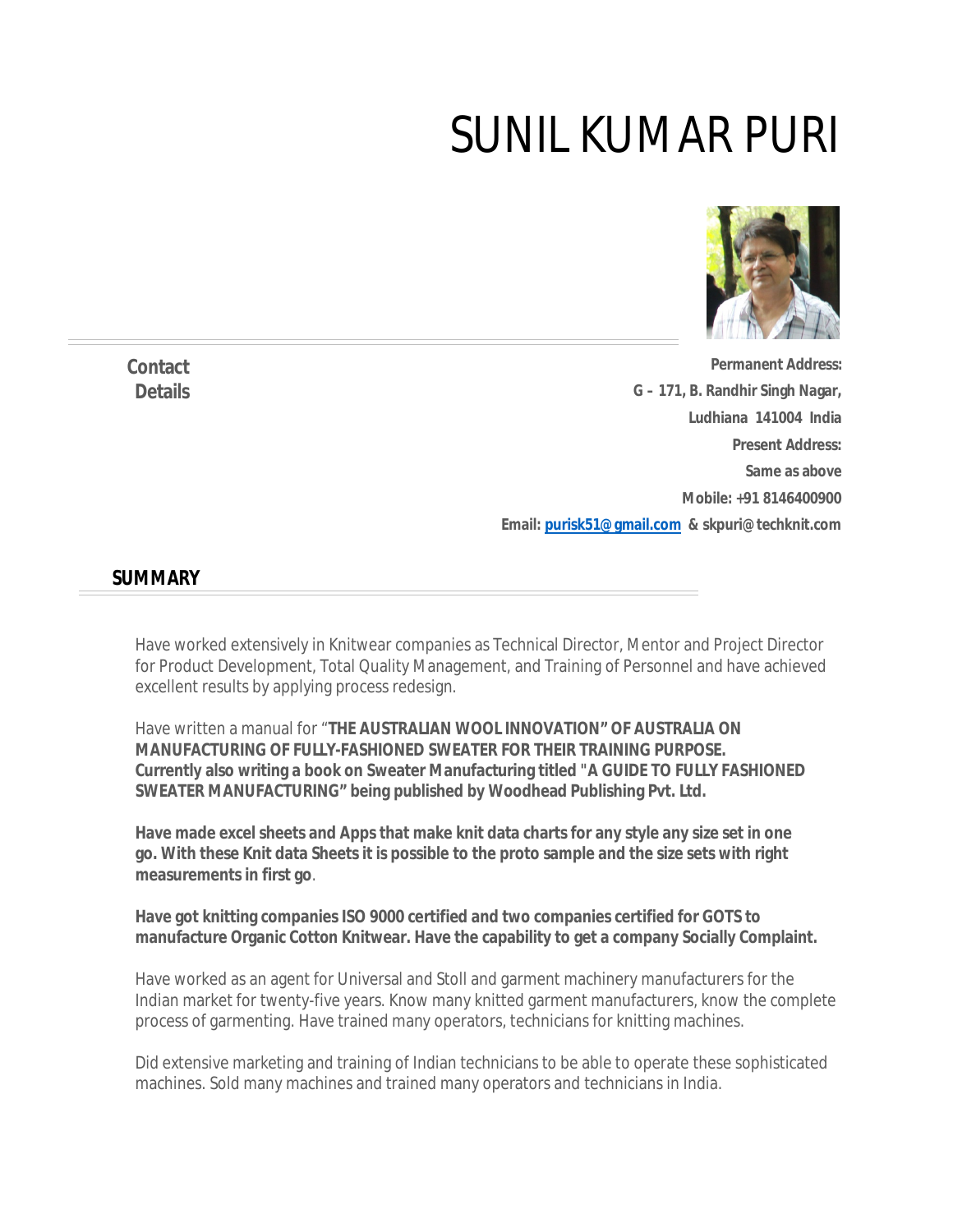Was the director of a fashion institute "Sportking Institute of Fashion Technology" in collaboration with "Pearl Academy of Fashion". Taught Applied Mechanics, Line Balancing, Foreign Trade, Textile Finishing, Advanced Knitting and Knitwear Pattern Making and Retail Math. Wrote the curriculum for the one-year postgraduate program in Fashion Retail. Also, authored a book of Introduction to Retail Math with case studies on Garment Retailing.

| <b>COMPUTER SKILLS</b>                             |                                                                                                                                                                                                                                                                                                                                                                                                                                                                                                                   |  |  |  |
|----------------------------------------------------|-------------------------------------------------------------------------------------------------------------------------------------------------------------------------------------------------------------------------------------------------------------------------------------------------------------------------------------------------------------------------------------------------------------------------------------------------------------------------------------------------------------------|--|--|--|
| 2. Languages                                       | <b>Visual Basic</b>                                                                                                                                                                                                                                                                                                                                                                                                                                                                                               |  |  |  |
| <b>Software</b>                                    |                                                                                                                                                                                                                                                                                                                                                                                                                                                                                                                   |  |  |  |
|                                                    | CAD for Pattern Making for garments, Corel Draw, Photoshop, MS Office,<br>can do wonders with Excel. Can use Excel as a database, can create dashboards<br>that make an analysis of data, a child's play. Can make excellent presentations<br>and create a database in Access. Can make production control software as per<br>company's requirement.                                                                                                                                                              |  |  |  |
| <b>EXPERIENCE</b>                                  |                                                                                                                                                                                                                                                                                                                                                                                                                                                                                                                   |  |  |  |
| August 1983 - September<br>1989 (6 years 2 months) | M.D.<br>Knitsew International Pvt. Ltd.                                                                                                                                                                                                                                                                                                                                                                                                                                                                           |  |  |  |
|                                                    | Formed this company acted as Managing Director and started doing the<br>business of selling Computerised Flat Knitting Machines manufactured by M/s<br>Universal Macshinenfabrik GmbH & Co. of West Germany. Acted as their sole<br>agents for the whole of India. Also represented Circular Knitting Machinery<br>Manufacturer M/s Terrot of W. Germany. Sold the first Computerised Knitting<br>Machine in India and more than 300 machines. Trained hundreds of technicians<br>to operate these machines.      |  |  |  |
| October 1989 -<br>Present (24 years 11             | M.D.                                                                                                                                                                                                                                                                                                                                                                                                                                                                                                              |  |  |  |
| months)                                            | Techknit Overseas Pvt. Ltd.                                                                                                                                                                                                                                                                                                                                                                                                                                                                                       |  |  |  |
|                                                    | <b>Techknit Overseas Pvt. Ltd.</b>                                                                                                                                                                                                                                                                                                                                                                                                                                                                                |  |  |  |
|                                                    | Resigned for Knitsew Directorship and formed this company. Became a Sole<br>agent of M/s H. Stoll GmbH & Co. the biggest Manufacturer of Computerised<br>Flat Knitting Machines Manufacturer in the world, for the Indian market.<br>Did extensive marketing and training of Indian technicians to be able to operate<br>these sophisticated machines. Sold many machines and trained more than 200<br>operators and technicians in India.<br>In 2001 won Arch of Europe Award for Excellence in Technical Field. |  |  |  |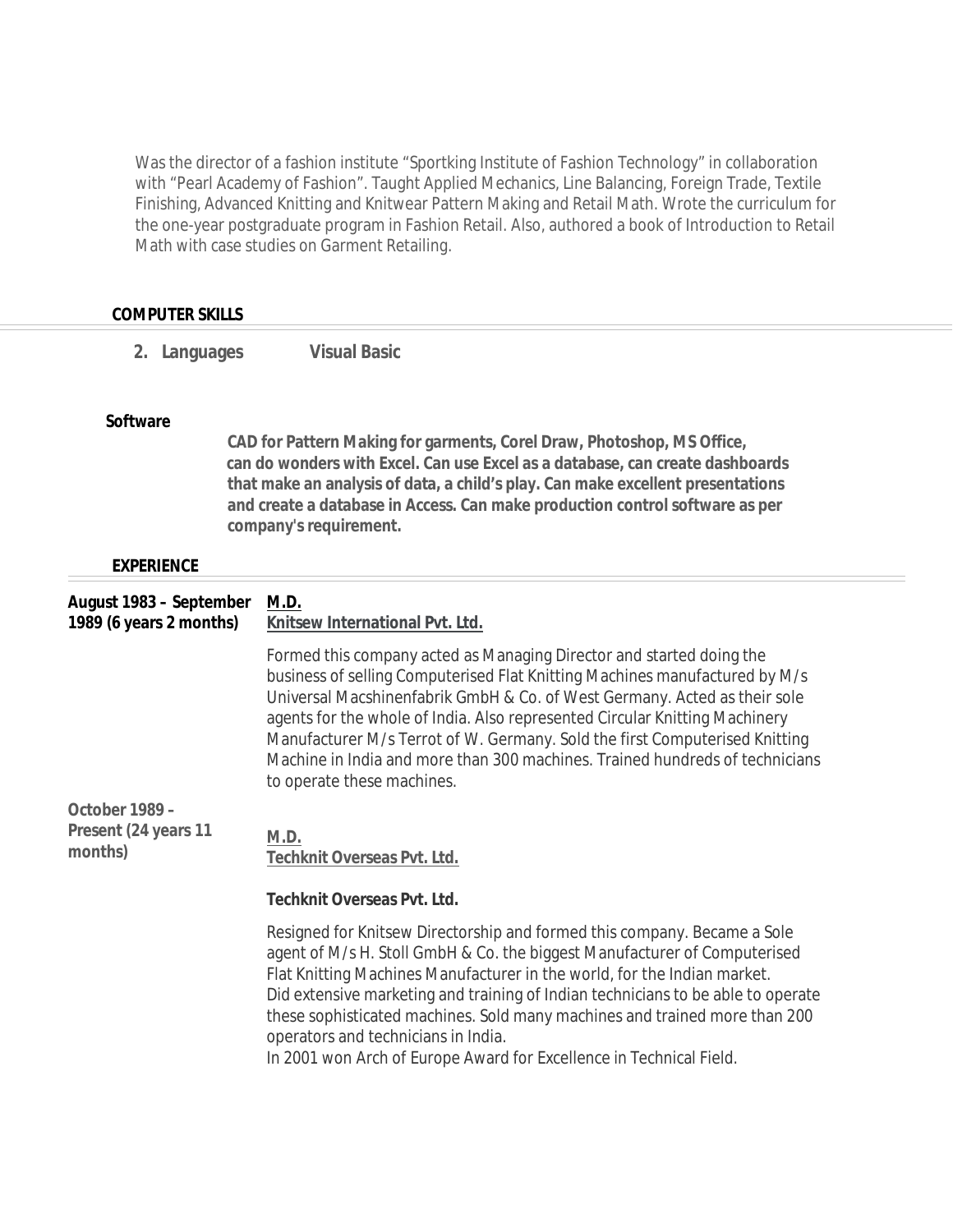|                       | Currently working as project consultants for Knitwear Companies for Total<br>Quality Management, and running of new manufacturing companies.                                                                                                                                                                                                                                    |  |  |
|-----------------------|---------------------------------------------------------------------------------------------------------------------------------------------------------------------------------------------------------------------------------------------------------------------------------------------------------------------------------------------------------------------------------|--|--|
| 2007 - 2010 (3 years) | <b>EXECUTIVE DIRECTOR</b><br>SPORTKING INSTITUTE OF FASHION TECHNOLOGY                                                                                                                                                                                                                                                                                                          |  |  |
|                       | Was responsible for managing the affairs of the institute, curriculum<br>development, continual improvement for curriculum, quality systems, and to<br>keep the team motivated for excellence.                                                                                                                                                                                  |  |  |
| $2010 - 2012$         |                                                                                                                                                                                                                                                                                                                                                                                 |  |  |
|                       | <b>Technical Director</b>                                                                                                                                                                                                                                                                                                                                                       |  |  |
|                       | Keshav Knitwear Ltd. Noida India                                                                                                                                                                                                                                                                                                                                                |  |  |
|                       | Looked after the entire production, Quality Control and Product Development<br>for the entire operations of the company                                                                                                                                                                                                                                                         |  |  |
| $2012 - 2015$         |                                                                                                                                                                                                                                                                                                                                                                                 |  |  |
|                       | <b>Mentor</b><br><b>B. R. Knitwears Pvt. Ltd. Gurgaon India</b>                                                                                                                                                                                                                                                                                                                 |  |  |
| $2015 - Jan - 2018$   | Advisor: Quality Controls, Product Development, Marketing and Production<br>Methods and Controls.                                                                                                                                                                                                                                                                               |  |  |
|                       | <b>Project Director</b>                                                                                                                                                                                                                                                                                                                                                         |  |  |
|                       | <b>Tricot Industries Pvt. Ltd.</b>                                                                                                                                                                                                                                                                                                                                              |  |  |
|                       | Responsible for total control of the company, working as a head of the entire<br>operations. The company is engaged in manufacturing and export of high quality<br>high priced Cashmere outerwear and accessories. We work with very expensive<br>yarns and therefore we have to be very careful with our raw material orders and<br>have to control and keep wastage below 2%. |  |  |
| <b>EDUCATION</b>      |                                                                                                                                                                                                                                                                                                                                                                                 |  |  |
| 1970-1974             | B. Text. Spinning Knitting and Total Quality Management<br>$1970 - 1974$<br><b>Technological Institute of Textiles</b><br><b>B. Text with specialization in Spinning</b>                                                                                                                                                                                                        |  |  |
|                       | <b>Activities and Societies:</b>                                                                                                                                                                                                                                                                                                                                                |  |  |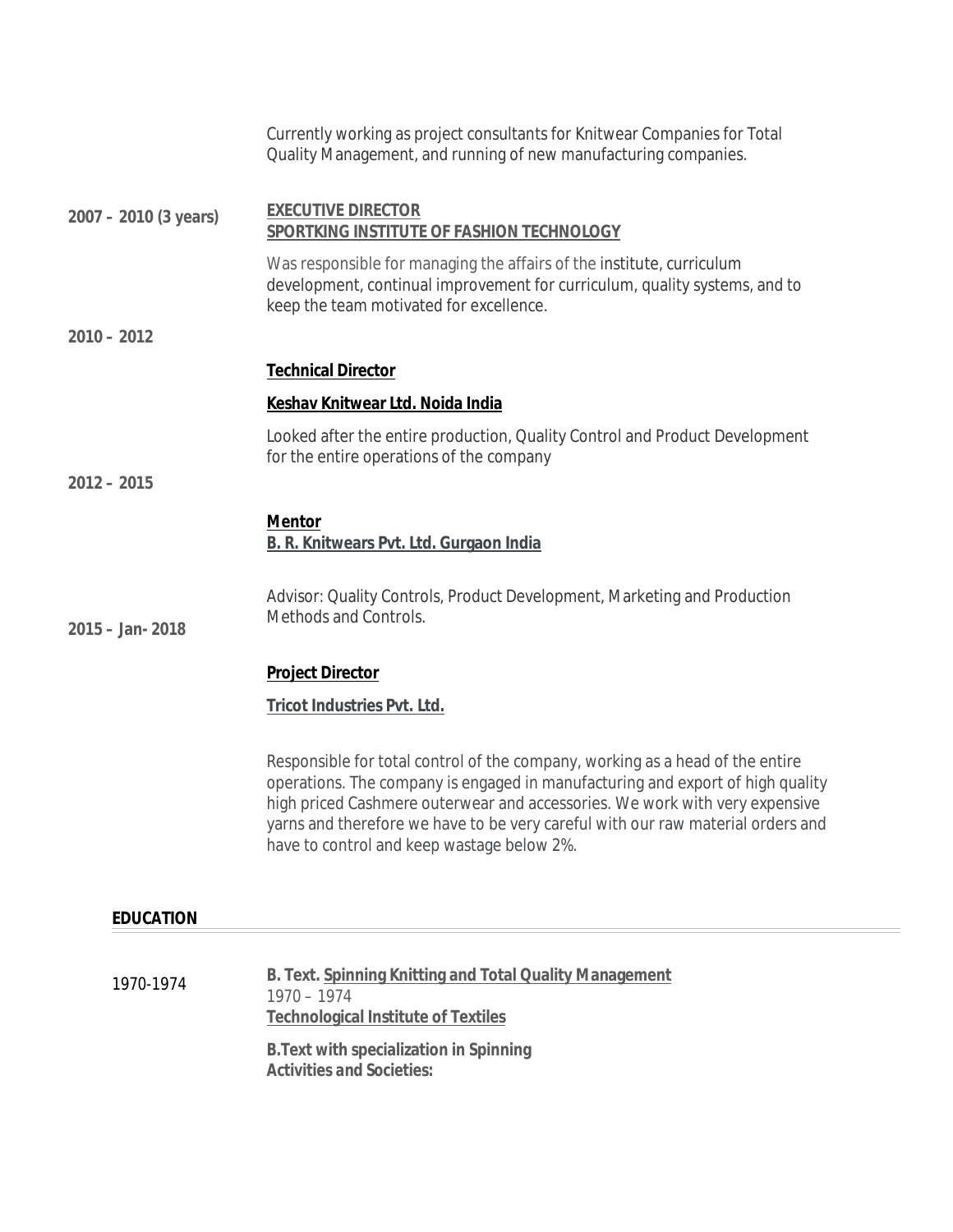|                        | Puri, S. 2018. Guide to Fully-Fashioned Sweater Manufacturing. New Delhi. Woodhead<br>Publishing India Pvt. Ltd.                                                                                                                                                          |
|------------------------|---------------------------------------------------------------------------------------------------------------------------------------------------------------------------------------------------------------------------------------------------------------------------|
|                        | <b>Book Under Publishing</b>                                                                                                                                                                                                                                              |
|                        | Puri, S. 2009. Introduction to Retail Math. New Delhi. Dhanpat Rai Publishing Company Pvt.<br>Ltd.                                                                                                                                                                        |
| <b>Books Published</b> |                                                                                                                                                                                                                                                                           |
| <b>Publications:</b>   |                                                                                                                                                                                                                                                                           |
|                        |                                                                                                                                                                                                                                                                           |
|                        | <b>Lead Auditor Course</b><br>Activities and Societies: IRCA Lead Auditor ISO 9001:2008                                                                                                                                                                                   |
| 2009                   | <b>BSI</b><br>Lead Auditor ISO 9001:2008, OMS<br>$2009 - 2009$                                                                                                                                                                                                            |
|                        | M.Sc. (Total Quality Management)<br>The Global Open University of Nagaland<br>2009-2010                                                                                                                                                                                   |
| 2009-2010              | <b>Expert Rating</b><br><b>Certificate Course Lean Management, Merit</b><br>$2008 - 2008$                                                                                                                                                                                 |
|                        | $2008 - 2008$<br><b>Expert Rating</b><br>Certificate Course Lean Sigma, Lean Sigma, Merit<br>$2008 - 2008$<br><b>Expert Rating</b><br>Certificate Course Kaizen, Kaizen, Merit<br>$2008 - 2008$                                                                           |
| 2008                   | <b>Expert Rating</b><br>Certificate Course TQM, TQM, Merit                                                                                                                                                                                                                |
|                        | Was a member of Table Tennis team, Dramatics club and Musical Society. Won<br>many awards at Regional Youth Festivals. Our Table Tennis team placed third in<br>Punjab University. While in Govt. College for Boys Ludhiana was adjudged best<br>swimmer for three years. |

### **Manuals and Guides**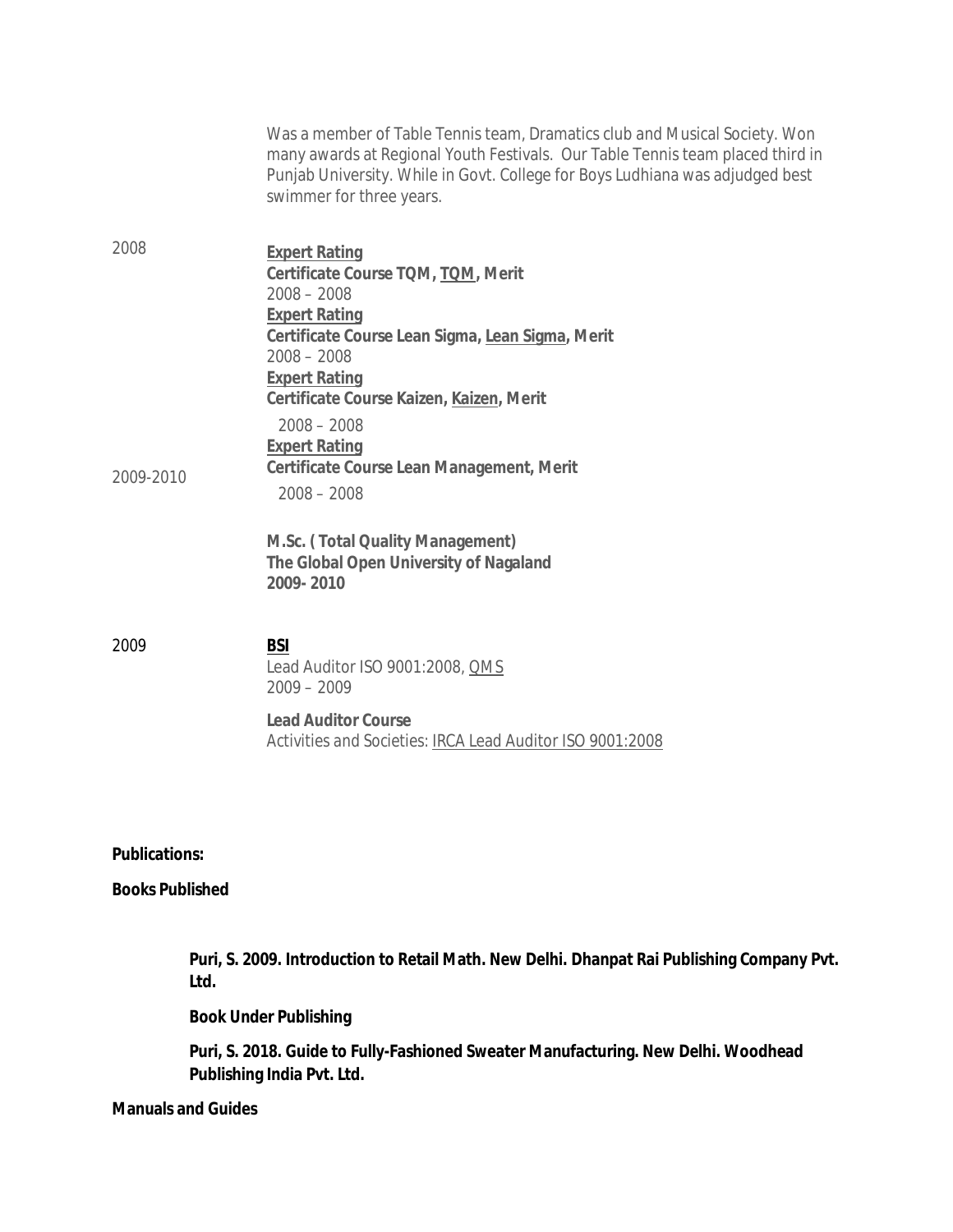**Puri, S, 2007. Grades Guide for Stoll CMS Knitting Machine Operators, Sportking Institute of Fashion Technology, Ludhiana**

**Puri, S. 2011. Grade guide for Sewing Machinery Operators, Apex Cluster Development Services, New Delhi.**

**Puri, S. 2015. Knitwear Manufacturing Technology For Fully Fashioned Woollen Garments, Australian Wool Innovation Ltd. Sydney**.

### **List of Article available on Websites**

**Puri, S. 2010. The Geometry of the Fully Fashioned Sweater, [ Online ] available at https://www.knittingindustry.com/the-geometry-of-the-fully-fashioned-sweater/ [ Accessed 30th April 2010 ].** 

**Puri, S. 2010. Decision Making Tools-Production Order Decision Making With Multiple Product Choice and Constraints [ Online ] available at Puri, S. 2010. The Geometry of the Fully Fashioned Sweater, [ Online ] available at** 

**https://www.scribd.com/document/38869524/Decision-Making-Tools-Production-Order Decision-Making-With-Multiple-Product-Choice-and-Constraints [ Accessed 7th October 2010 ].** 

**List of Publications in Journals and Magazines**

**Puri, S. 2010. Decision-Making Tools: Sequencing of Manufacturing Process, Hosiery and Textile Journal, Vol 78 Issue March- April, pp 16-20.**

**Puri, S. 2010. Decision-Making Tools: The Emphasis Curve, Hosiery and Textile Journal, Vol 78 Issue May-June, pp 18-20.**

**Puri, S. 2010. Decision-Making Tools: Sequencing of Manufacturing Process, Hosiery and Textile Journal, Vol 78 Issue July-August, pp 10-15.**

**Puri, S. 2010. Perfect Joins. Knitting International, Vol 116 No 1382, pp,32-34.**

**Puri, S. 2010. Armhole Know-how. Knitting International, Vol 116 No 1383, pp,38-39.**

**Puri, S. 2011. Stitch Quality Control on a Flat Bed Knitting Machine. ATA Journal for Asia on** 

**Textiles & Apparel, Vol 22 No 1, pp, 28,29 & 33.**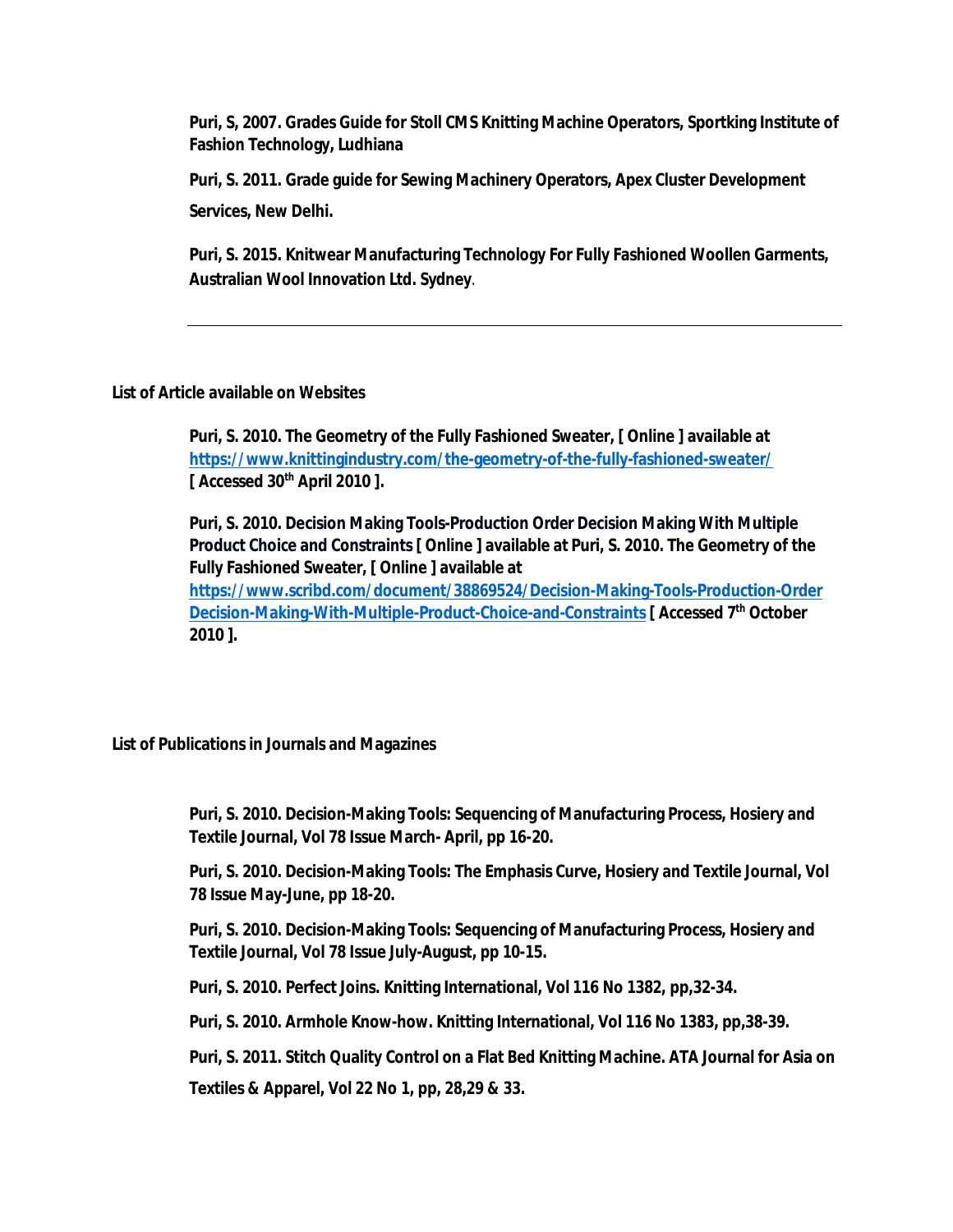**Puri, S. 2011. Do we need Rocket Science to make Sweaters. March 2011, Perfect Sourcing.**

**Puri, S. 2011. Equipping Needles for Knitting Process. ATA Journal for Asia on Textiles & Apparel, Vol 22 No 4, pp, 91& 92.**

**Puri, S. 2012. Reducing Lead Times by adopting Knit and Wear Machines. ATA Journal for Asia on Textiles & Apparel Vol 23 No 1, pp, 46 & 47.**

**Puri, S. 2010. Decision Making Tools the Emphasis Curve [ Online ] available at Puri, S. 2010. The Geometry of the Fully Fashioned Sweater, [ Online ] available at https://www.scribd.com/document/38873078/Decision-Making-Tools-the-Emphasis-Curve [ Accessed 7th October 2010 ].** 

**Puri, S. 2010. Decision Making Tools Sequencing of Manufacturing Process [ Online ] available at Puri, S. 2010. The Geometry of the Fully Fashioned Sweater, [ Online ] available at https://www.scribd.com/document/38873076/Decision-Making-Tools-Sequencing-of-Manufacturing-Process [ Accessed 7th October 2010 ].** 

**Puri, S. 2010. Decision Making Tools Evaluating Vendor Performance [ Online ] available at Puri, S. 2010. The Geometry of the Fully Fashioned Sweater, [ Online ] available at https://www.scribd.com/document/38873073/Decision-Making-Tools-Evaluating-Vendor-Performance [ Accessed 7th October 2010 ].** 

**Puri, S. 2010. Sweater Geometry [ Online ] available at Puri, S. 2010. The Geometry of the Fully Fashioned Sweater, [ Online ] available at** 

**https://www.scribd.com/document/38938784/Sweater-Geometry [ Accessed 8th October 2010 ].** 

### **Presentations and Lectures**

**Puri, S. 2009, Automation in the Apparel Industry** 

**Puri, S. 2009, Knitwear Designing**

### **Dissertations**

**Puri, S. 2010 Improving Quality through the Total Quality Approach in a Knitwear Company. M.Sc [Total Quality Management ], The Global Open University of Nagaland, India**

Industry Projects: